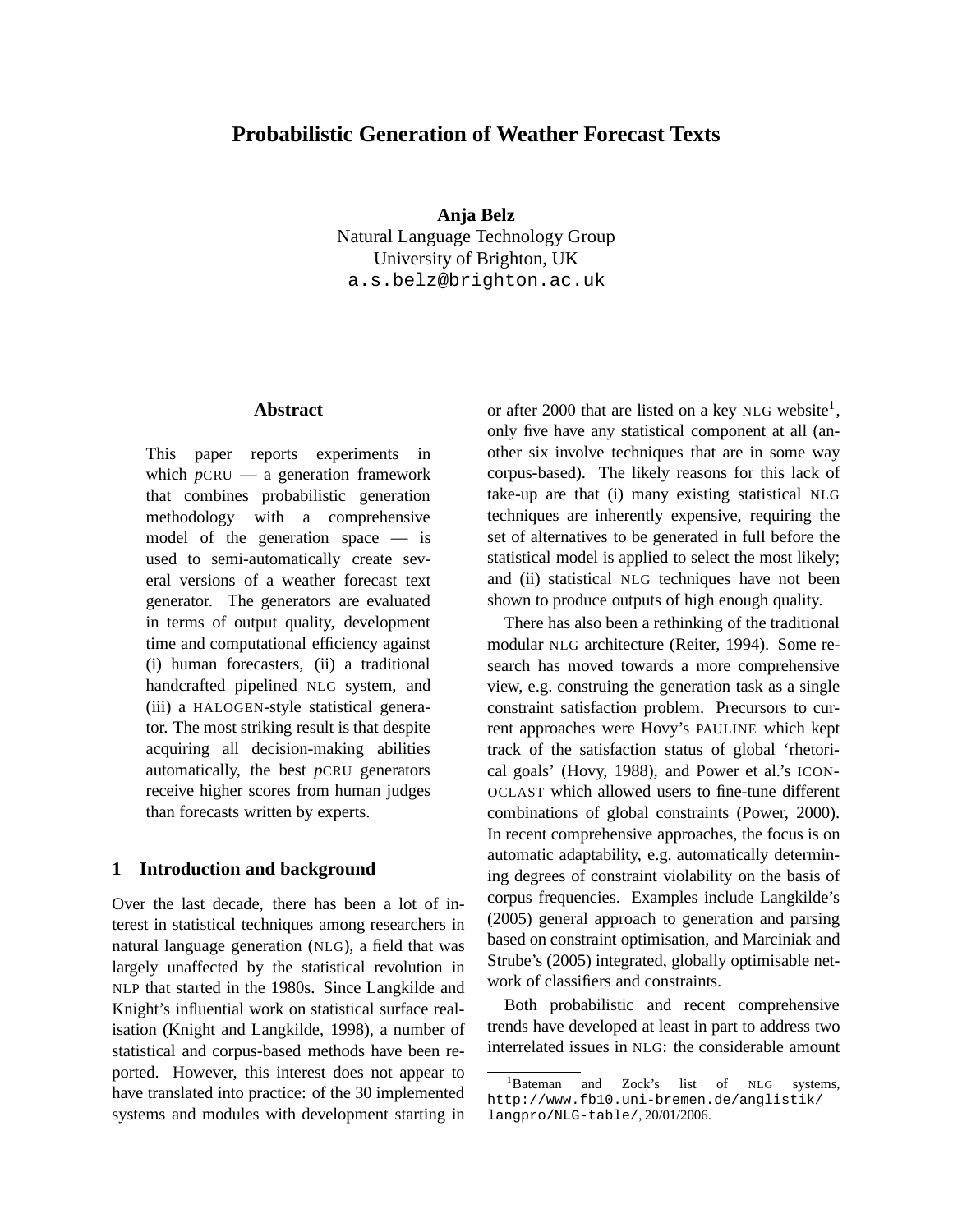of time and expense involved in building new systems, and the almost complete lack in the field of reusable systems and modules. Both trends have the potential to improve on development time and reusability, but have drawbacks.

Existing statistical NLG (i) uses corpus statistics to inform heuristic decisions in what is otherwise symbolic generation (Varges and Mellish, 2001; White, 2004; Paiva and Evans, 2005); (ii) applies *n*-gram models to select the overall most likely realisation after generation (HALOGEN family); or (iii) reuses an existing parsing grammar or treebank for surface realisation (Velldal et al., 2004; Cahill and van Genabith, 2006). N-gram models are not linguistically informed, (i) and (iii) come with a substantial manual overhead, and (ii) overgenerates vastly and has a high computational cost (see also Section 3).

Existing comprehensive approaches tend to incur a manual overhead (finetuning in ICONOCLAST, corpus annotation in Langkilde and Marciniak & Strube). Handling violability of soft constraints is problematic, and converting corpus-derived probabilities into costs associated with constraints (Langkilde, Marciniak & Strube) turns straightforward statistics into an *ad hoc* search heuristic. Older approaches are not globally optimisable (PAULINE) or involve exhaustive search (ICONOCLAST).

The *p*CRU language generation framework combines a probabilistic generation methodology with a comprehensive model of the generation space, where probabilistic choice informs generation as it goes along, instead of after all alternatives have been generated. *p*CRU uses existing techniques (Belz, 2005), but extends these substantially. This paper describes the *p*CRU framework and reports experiments designed to rigorously test *p*CRU in practice and to determine whether improvements in development time and reusability can be achieved without sacrificing quality of outputs.

# **2** *p***CRU language generation**

*p*CRU (Belz, 2006) is a probabilistic language generation framework that was developed with the aim of providing the formal underpinnings for creating NLG systems that are driven by comprehensive probabilistic models of the entire generation space (including deep generation). NLG systems tend to be composed of generation rules that apply transformations to representations (performing different tasks in different modules). The basic idea in *p*CRU is that as long as the generation rules are all of the form  $relation(arg_1, ...arg_n) \rightarrow relation(arg_1, ...arg_p)$ ... relation<sub>m</sub> $(arg_1, ...arg_q), m \ge 1, n, p, q \ge 0$ , then the set of all generation rules can be seen as defining a context-free language and a single probabilistic model can be estimated from raw or annotated text to guide generation processes.

*p*CRU uses straightforward context-free technology in combination with underspecification techniques, to encode a **base generator** as a set of expansion rules  $G$  composed of  $n$ -ary relations with variable and constant arguments (Section 2.1). In non-probabilistic mode, the output is the set of fully expanded (fully specified) forms that can be derived from the input. The *p*CRU (*p*robabilistic CRU) **decision-maker** is created by estimating a probability distribution over the base generator from an unannotated corpus of example texts. This distribution is used in one of several ways to drive generation processes, maximising the likelihood either of individual expansions or of entire generation processes (Section 2.2).

## **2.1 Specifying the range of alternatives**

Using context-free representational underspecification, or CRU, (Belz, 2004), the generation space is encoded as  $(i)$  a set  $G$  of expansion rules composed of *n*-ary relations  $relation(arg_1, ... arg_n)$  where the  $arg_i$  are constants or variables over constants; and (ii) argument and relation type hierarchies. Any sentential form licensed by  $G$  can be the input to the generation process which expands it under unifying variable substitution until no further expansion is possible. The output (in non-probabilistic mode) is the set of fully expanded forms (i.e. consisting only of terminals) that can be derived from the input.

The rules in  $G$  define the steps in which inputs can be incrementally specified from, say, content to semantic, syntactic and finally surface representations. G therefore defines specificity relations between all sentential forms, i.e. defines which representation is underspecified with respect to which other representations. The generation process is construed explicitly as the task of incrementally specifying one or more word strings.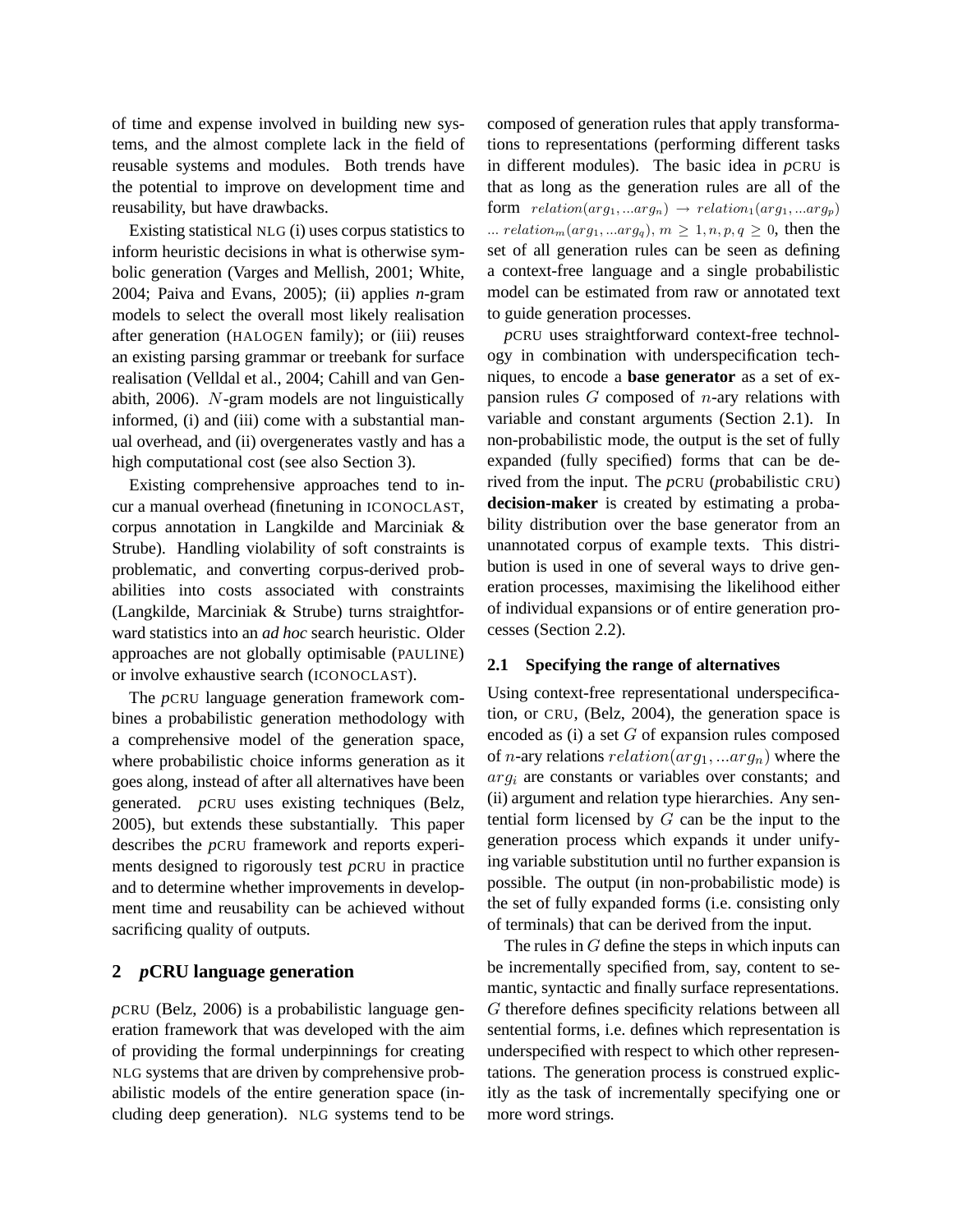Within the limits of context-freeness and atomicity of feature values, CRU is neutral with respect to actual linguistic knowledge representation formalisms used to encode generation spaces. The main motivation for a context-free formalism is the advantage of low computational cost, while the inclusion of arguments on (non)terminals permits keeping track of contextual features.

#### **2.2 Selection among alternatives**

The *p*CRU decision-making component is created by estimating a probability distribution over the set of expansion rules that encodes the generation space (the base generator), as follows:

- 1 *Convert corpus into multi-treebank:* determine for each sentence all (left-most) derivation trees licensed by the base generator's CRU rules, using maximal partial derivations if there is no complete derivation tree; annotate the (sub)strings in the sentence with the derivation trees, resulting in a set of *generation trees* for the sentence.
- 2 *Train base generator:* Obtain frequency counts for each individual generation rule from the multitreebank, adding  $1/n$  to the count for every rule, where  $n$  is the number of alternative derivation trees; convert counts into probability distributions over alternative rules, using add-1 smoothing and standard maximum likelihood estimation.

The resulting probability distribution is used in one of the following three ways to control generation. Of these, only the first requires the generation forest to be created in full, whereas both greedy modes prune the generation space to a single path:

- 1 *Viterbi generation:* do a Viterbi search of the generation forest for a given input, which maximises the joint likelihood of all decisions taken in the generation process. This selects the most likely generation process, but is considerably more expensive than the greedy modes.
- 2 *Greedy generation:* make the single most likely decision at each choice point (rule expansion) in a generation process. This is not guaranteed to result in the most likely generation process, but the computational cost is very low.
- 3 *Greedy roulette-wheel generation:* use a nonuniform random distribution proportional to the likelihoods of alternatives. E.g. if there are two

alternative decisions  $D_1$  and  $D_2$ , with the model giving  $p(D_1) = 0.8$  and  $p(D_2) = 0.2$ , then the proportion of times the generator decides  $D_1$  approaches  $80\%$  and  $D_2$  20% in the limit.

# **2.3 The** *p***CRU-1.0 generation package**

The technology described in the two preceding sections has been implemented in the *p*CRU-1.0 software package. The user defines a generation space by creating a base generator composed of:

- 1. the set  $N$  of underspecified  $n$ -ary relations
- 2. the set  $W$  of fully specified *n*-ary relations
- 3. a set R of context-free generation rules  $n \to \alpha$ ,  $n \in N, \alpha \in (W \cup N)^*$
- 4. a typed feature hierarchy defining argument types and values

This base generator is then trained (as described above) on raw text corpora to provide a probability distribution over generation rules. Optionally, an *n*gram language model can also be created from the same corpus. The generator is then run in one of the three modes above or one of the following:

- 1. *Random*: ignoring *p*CRU probabilities, randomly select generation rules.
- 2. N*-gram*: ignoring *p*CRU probabilities, generate set of alternatives and select the most likely according to the *n*-gram language model.

The random mode serves as a baseline for generation quality: a trained generator must be able to do better, otherwise all the work is done by the base generator (and none by the probabilities). The *n*gram mode works exactly like HALOGEN-style generation: the generator generates all realisations that the rules allow and then picks one based on the *n*gram model. This is a point of comparison with existing statistical NLG techniques and also serves as a baseline in terms of computational expense: a generator using *p*CRU probabilities should be able to produce realisations faster.

# **3 Building and evaluating** *p***CRU wind forecast text generators**

The automatic generation of weather forecasts is one of the success stories of NLP. The restrictiveness of the sublanguage has made the domain of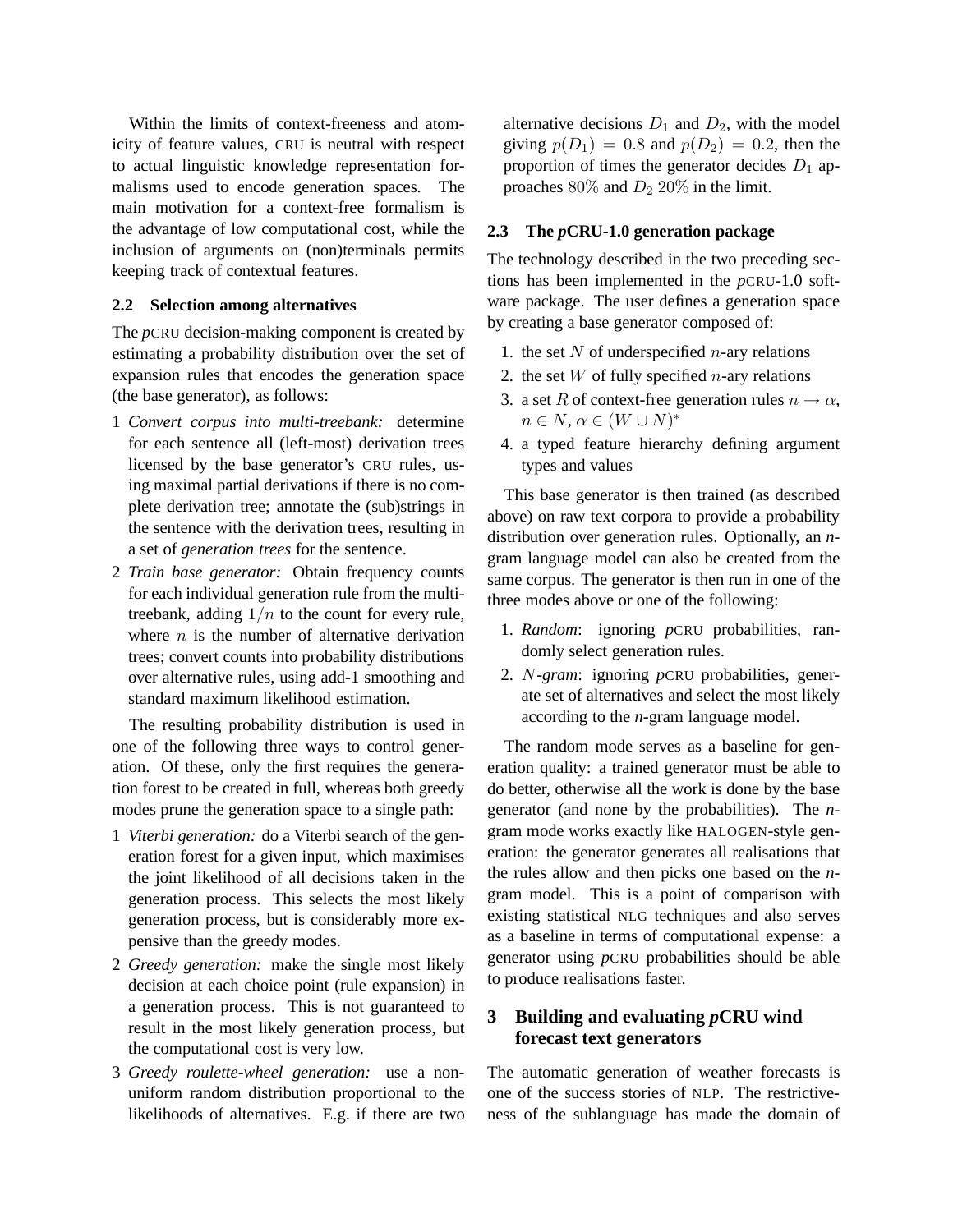```
Oil1/Oil2/Oil3_FIELDS
05-10-00
05/06 SSW 18 22 27 3.0 4.8 SSW 2.59<br>05/09 S 16 20 25 2.7 4.3 SSW 2.39<br>05/12 S 14 17 21 2.5 4.0 SSW 2.29<br>05/15 S 14 17 21 2.3 3.7 SSW 2.28<br>...
FORECAST FOR:-
Oil1/Oil2/Oil3 FIELDS
\begin{array}{lllllllllll} \texttt{2. FORECAST} & 06-24 \text{ GMT}, & \texttt{THURSDAY}, & 05-Oct & 2000\\ \texttt{====WARNING:} & \texttt{RISK THUNDERSTORM}. & \texttt{======} \\ \texttt{WIND(KTS)} & \texttt{CONFID (SFRI, SFRI, SFRI}) & \texttt{SSW 16-20 GRADUALY BACKING SSE} \\ & \texttt{10M:} & \texttt{SSE} & \texttt{TEEN FALLING VARIABLE} & 04-08 \text{ BY} \\ & \texttt{LATE EVENING} & & \texttt{LATE} & \texttt{SNENNING} \end
```
Figure 1: Meteorological data file and wind forecast for 05-10-2000, a.m. (oil fields anonymised).

weather forecasting particularly attractive to NLG researchers, and a number of weather forecast generation systems have been created.

A recent example of weather forecast text generation is the SUMTIME project (Reiter et al., 2005) which developed a commercially used NLG system that generates marine weather forecasts for offshore oil rigs from numerical forecast data produced by weather simulation programs. The SUMTIME corpus is used in the experiments below.

#### **3.1 Data**

Each instance in the SUMTIME corpus consists of three numerical data files (the outputs of weather simulators) and the forecast file written by the forecaster on the basis of the data (Figure 1 shows an example). The experiments below focused on a.m. forecasts of wind characteristics. Content determination (deciding which meteorological data to include in a forecast) was carried out off-line.

The corpus consists of 2,123 instances (22,985 words) of which half are a.m. forecasts. This may not seem much, but considering the small number of vocabulary items and syntactic structures, the corpus provides extremely good coverage (an initial impression confirmed by the small differences between training and testing data results below).

## **3.2 The base generator**

The base generator<sup>2</sup> was written semi-automatically in two steps. First, a simple chunker was run over the corpus to split wind statements into wind direction, wind speed, gust speed, gust statements, time expressions, verb phrases, pre-modifiers, and post-modifiers. Preterminal generation rules were automatically created from the resulting chunks. Then, higher-level rules which combine chunks into larger components, taking care of text structuring, aggregation and elision, were manually authored. The top-level generation rules interpret wind statements as sequences of independent units of information, ensuring a linear increase in complexity with increasing input length. Inputs encode meteorological data (as shown in Table 1), and were pre-processed to determine certain types of information, including whether a change in wind direction was clockwise or anti-clockwise, and whether change in wind speed was an increase or a decrease. The final generator takes as inputs number vectors of length 7 to 60, and generates up to  $1.6 \times 10^{31}$  alternative realisations for an input.

The job of the base generator is to describe the textual variety found in the corpus. It makes no decisions about when to prefer one variant over another.

## **3.3 Training**

The corpus was divided at random into 90% training data and 10% testing data. The training set was multi-treebanked with the base generator and the multi-treebank then used to create the probability distribution for the base generator (as described in Section 2.2). A back-off 2-gram model with Good-Turing discounting and no lexical classes was also created from the training set, using the SRILM toolkit, (Stolcke, 2002). *p*CRU-1.0 was then run in all five modes to generate forecasts for the inputs in both training and test sets.

This procedure was repeated five times for holdout cross-validation. The small amount of variation across the five repeats, and the small differences between results for training and test sets (Table 2) indicated that five repeats were sufficient.

#### **3.4 Evaluation**

### **3.4.1 Evaluation methods**

The two automatic metrics used in the evaluations, NIST and BLEU have been shown to correlate highly with expert judgments (Pearson correlation coefficients 0.82 and 0.79 respectively) in this domain (Belz and Reiter, 2006).

 ${}^{2}$ For a fragment of the rule set, see Belz (2006).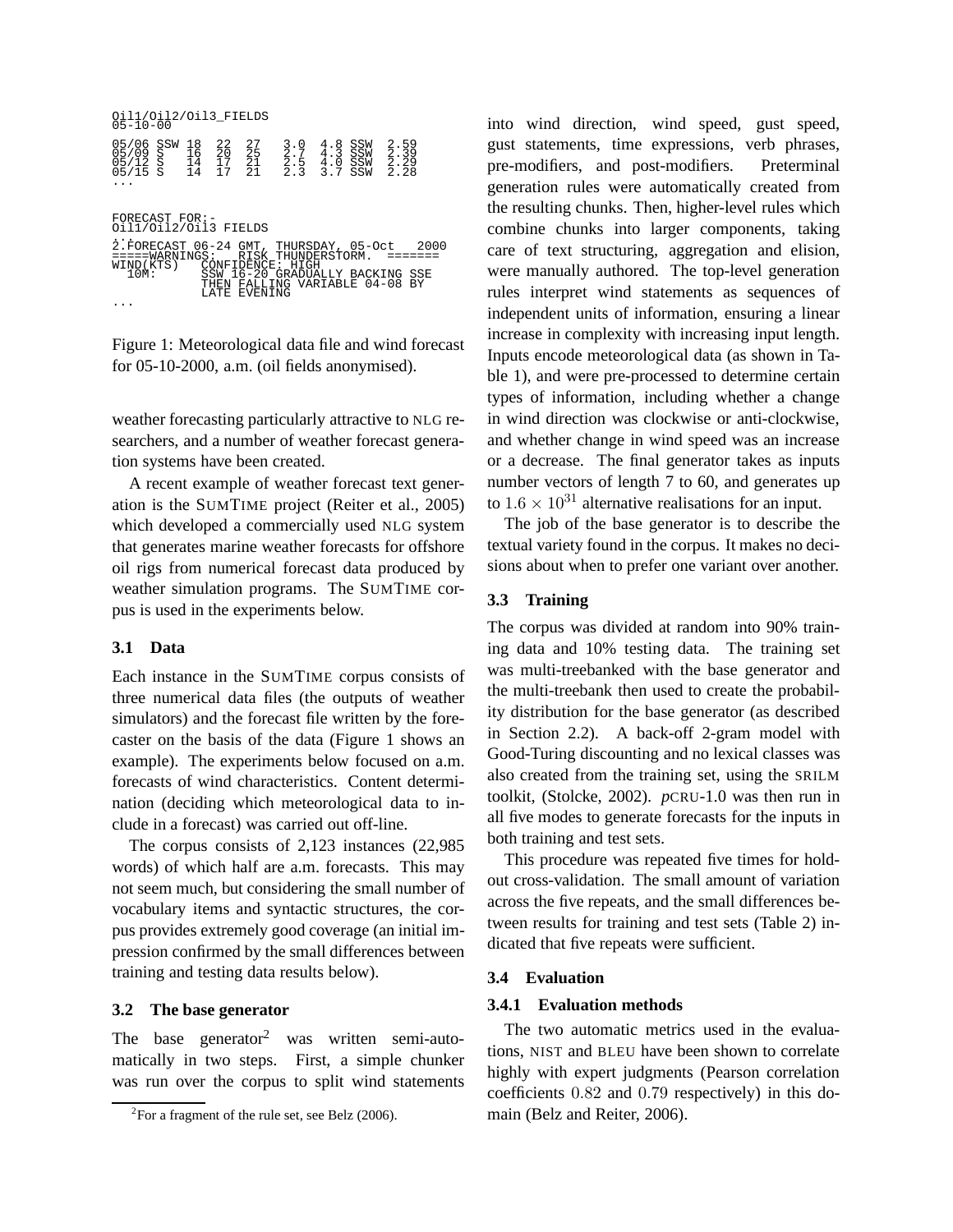| Input                | $[1, SSW, 16, 20, -, -, 0600], [2, SSE, -, -, -, -, NOTIME], [3, VAR, 04, 08, -, -, 2400]$ |
|----------------------|--------------------------------------------------------------------------------------------|
| Corpus               | SSW 16-20 GRADUALLY BACKING SSE THEN FALLING VARIABLE 4-8 BY LATE EVENING                  |
| Reference 1          | SSW'LY 16-20 GRADUALLY BACKING SSE'LY THEN DECREASING VARIABLE 4-8 BY LATE EVENING         |
| Reference 2          | SSW 16-20 GRADUALLY BACKING SSE BY 1800 THEN FALLING VARIABLE 4-8 BY LATE EVENING          |
| SUMTIME-Hyb.         | SSW 16-20 GRADUALLY BACKING SSE THEN BECOMING VARIABLE 10 OR LESS BY MIDNIGHT              |
| $p$ CRU-greedy       | SSW 16-20 BACKING SSE FOR A TIME THEN FALLING VARIABLE 4-8 BY LATE EVENING                 |
| $p$ CRU-roulette     | SSW 16-20 GRADUALLY BACKING SSE AND VARIABLE 4-8                                           |
| <i>p</i> CRU-viterbi | SSW 16-20 BACKING SSE VARIABLE 4-8 LATER                                                   |
| $p$ CRU- $2$ gram    | SSW 16-20 BACKING SSE VARIABLE 4-8 LATER                                                   |
| $p$ CRU-random       | SSW 16-20 AT FIRST FROM MIDDAY BECOMING SSE DURING THE AFTERNOON THEN VARIABLE 4-8         |

| Table 1: Forecast texts (for 05-10-2000) generated by each of the $p$ CRU generators, the SUMTIME-Hybrid |  |
|----------------------------------------------------------------------------------------------------------|--|
| system and three experts. The corresponding input to the generators is shown in the first row.           |  |

BLEU (Papineni et al., 2002) is a precision metric that assesses the quality of a translation in terms of the proportion of its word *n*-grams ( $n \leq 4$  has become standard) that it shares with several reference translations. BLEU also incorporates a 'brevity penalty' to counteract scores increasing as length decreases. BLEU scores range from 0 to 1.

The NIST metric (Doddington, 2002) is an adaptation of BLEU, but where BLEU gives equal weight to all *n*-grams, NIST gives more weight to less frequent (hence more informative) *n*-grams. There is evidence that NIST correlates better with human judgments than BLEU (Doddington, 2002; Belz and Reiter, 2006).

The results below include human scores from two separate experiments. The first was an experiment with 9 subjects experienced in reading marine forecasts (Belz and Reiter, 2006), the second is a new experiment with 14 similarly experienced subjects<sup>3</sup>. The main differences were that in Experiment 1, subjects rated on a scale from 0 to 5 and were asked for overall quality scores, whereas in Experiment 2, subjects rated on a 1–7 scale and were asked for language quality scores.

In comparing different *p*CRU modes, NIST and BLEU scores were computed against the test set part of the corpus which contains texts by five different authors. In the two human experiments, NIST and BLEU scores were computed against sets of multiple reference texts (2 for each date in Experiment 1, and 3 in Experiment 2) written by forecasters who had not contributed to the corpus. One-way ANOVAs with post-hoc Tukey HSD tests were used to analyse variance and statistical significance of all results.

Table 1 shows forecast texts generated by each of

|   |                  | $NIST-5$      | BLEU-4       |
|---|------------------|---------------|--------------|
| T | $p$ CRU-greedy   | 8.208 (0.033) | 0.647(0.002) |
| R | $p$ CRU-roulette | 7.035(0.138)  | 0.496(0.010) |
| A | $p$ CRU-2gram    | 6.734(0.086)  | 0.523(0.008) |
| Ι | $p$ CRU-viterbi  | 6.643(0.023)  | 0.524(0.002) |
| N | $p$ CRU-random   | 4.799 (0.036) | 0.296(0.002) |
|   | $p$ CRU-greedy   | 6.927(0.131)  | 0.636(0.016) |
| T | $p$ CRU-roulette | 6.193(0.121)  | 0.496(0.022) |
| E | $p$ CRU-2gram    | 5.663(0.185)  | 0.514(0.019) |
| S | $p$ CRU-viterbi  | 5.650(0.161)  | 0.519(0.021) |
| Т | $p$ CRU-random   | 4.535(0.078)  | 0.313(0.005) |

Table 2: NIST-5 and BLEU-4 scores for training and test sets (average variation from the mean).

the systems included in the evaluations reported below, together with the corresponding input and three texts created by humans for the same data.

#### **3.4.2 Comparing different generation modes**

Table 2 shows results for the five different *p*CRU generation modes, for training sets (top) and test sets (bottom), in terms of NIST-5 and BLEU-4 scores averaged over the five runs of the hold-out validation, with average mean deviation figures across the runs shown in brackets.

The Tukey Test produced the following results for the differences between means in Table 2. For the training set, results are the same for NIST and BLEU scores: all differences are significant at  $P < 0.01$ , except for the differences in scores for *p*CRU-2gram and *p*CRU-viterbi. For the test set and NIST, again all differences are significant at  $P < 0.01$ , except for *p*CRU-2gram vs. *p*CRU-viterbi. For the test set and BLEU, three differences are non-significant: *p*CRU-2gram vs. *p*CRU-viterbi, *p*CRU-2gram vs. *p*CRU-

<sup>&</sup>lt;sup>3</sup>Belz and Reiter, in preparation.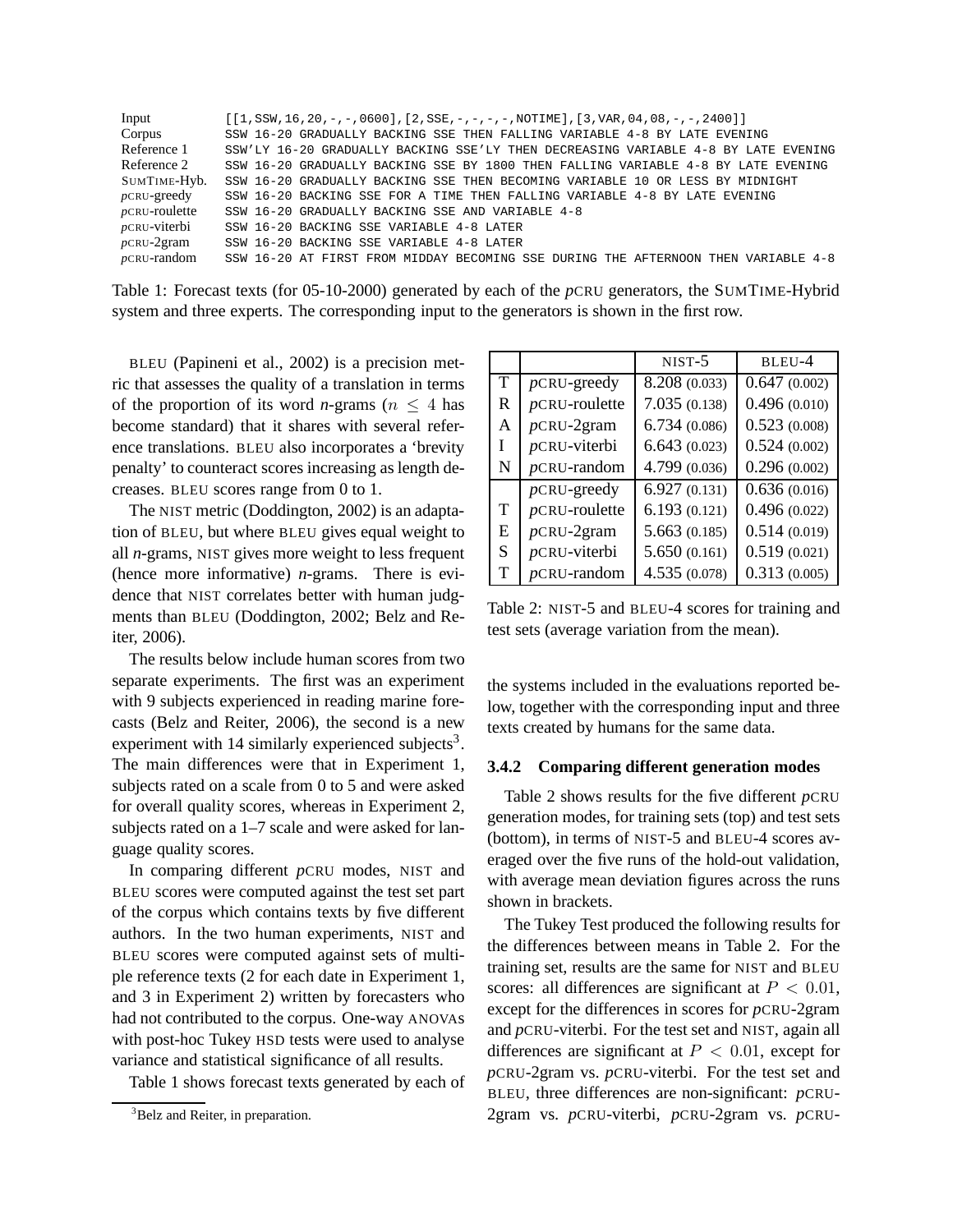|                  | Experiment 1 | Experiment 2 |
|------------------|--------------|--------------|
| SUMTIME-Hyb.     | 3.82(1)      | 4.61 $(2)$   |
| $p$ CRU-greedy   | 3.59(2)      | 4.79(1)      |
| $p$ CRU-roulette | 3.22(3)      | 4.54(3)      |

Table 3: Scores for handcrafted system and two best *p*CRU-systems from two human experiments.

roulette, and *p*CRU-viterbi vs. *p*CRU-roulette.

NIST-5 depends on test set size, and is necessarily lower for the (smaller) test set, but the BLEU-4 scores indicate that performance was slightly worse on test sets. The deviation figures show that variation was also higher on the test sets.

The clearest result is that *p*CRU-greedy is ranked highest, and *p*CRU-random lowest, by considerable margins. *p*CRU-roulette is ranked second by NIST-5 and fourth by BLEU-4. *p*CRU-2gram and *p*CRUviterbi are virtually indistinguishable.

Experts in both human experiments agreed with the NIST-5 rankings of the modes exactly.

#### **3.4.3 Text quality against handcrafted system**

The *p*CRU modes were also evaluated against the SUMTIME-Hybrid system (running in 'hybrid' mode, taking inputs as in Table 1). Table 3 shows averaged evaluation scores by subjects in the two independent experiments described above. There were altogether 6 and 7 systems evaluated in these experiments, respectively, and the differences between the scores shown here were not significant when subjected to the Tukey Test, meaning that both experiments failed to show that experts can tell the difference in the language quality of the texts generated by the handcrafted SUMTIME-Hybrid system and the two best *p*CRU-greedy systems.

#### **3.4.4 Text quality against human forecasters**

In the first experiment, the human evaluators gave an average score of 3.59 to *p*CRU-greedy, 3.22 to the corpus texts, and 3.03 to another (human) forecaster. In Experiment 2, the average human scores were 4.79 for *p*CRU-greedy, and 4.50 for the corpus texts. Although in each experiment separately, statistical significance could not be shown for the differences between these means, in combination the scores provide evidence that the evaluators thought *p*CRU-greedy better than the human-written texts.

### **3.4.5 Computing time**

The following table shows average number of seconds taken to generate one forecast, averaged over the five cross-validation runs (mean variation figures across the runs in brackets):

|                   | Training sets     | Test sets          |
|-------------------|-------------------|--------------------|
| $p$ CRU-greedy:   | $1.65s (= 0.02)$  | $1.58s \leq 0.04$  |
| $p$ CRU-roulette: | 1.61s (< 0.02)    | 1.58s ( $< 0.05$ ) |
| $p$ CRU-viterbi:  | $1.74s \leq 0.02$ | $1.70s (= 0.04)$   |
| $p$ CRU-2gram:    | $2.83s \leq 0.02$ | $2.78s \leq 0.09$  |

Forecasts for the test sets were generated somewhat faster than for the training sets in all modes. Variation was greater for test sets. Differences between *p*CRU-greedy and *p*CRU-roulette are very small, but *p*CRU-viterbi took 1/10 of a second longer, and *p*CRU-2gram took more than 1 second longer to generate the average forecast<sup>4</sup>.

#### **3.4.6 Brevity bias**

N-gram models have a built-in bias in favour of shorter strings, because they calculate the likelihood of a string of words as the joint probability of the words, or, more precisely, as the product of the probabilities of each word given the  $n - 1$  preceding words. The likelihood of any string will therefore generally be lower than that of any of its substrings.

Using a smaller data set for which all systems had outputs, the average number of words in the forecasts generated by the different systems was:

| $p$ CRU-random:   | 19.43 |
|-------------------|-------|
| SUMTIME-Hybrid:   | 12.39 |
| $p$ CRU-greedy:   | 11.51 |
| Corpus:           | 11.28 |
| $p$ CRU-roulette: | 10.48 |
| $p$ CRU-2gram:    | 7.66  |
| $p$ CRU-viterbi:  | 7.54  |

*p*CRU-random has no preference for shorter strings, its average string length is almost twice that of the other *p*CRU-generators. The 2-gram generator prefers shorter strings, while the Viterbi generator prefers shorter generation processes, and these preferences result in the shortest texts. The poor evaluation results above for the  $n$ -gram and Viterbi generators indicate that this brevity bias can be harm-

<sup>&</sup>lt;sup>4</sup>The Viterbi and the 2-gram generator were implemented identically, except for the *n*-gram model look-up.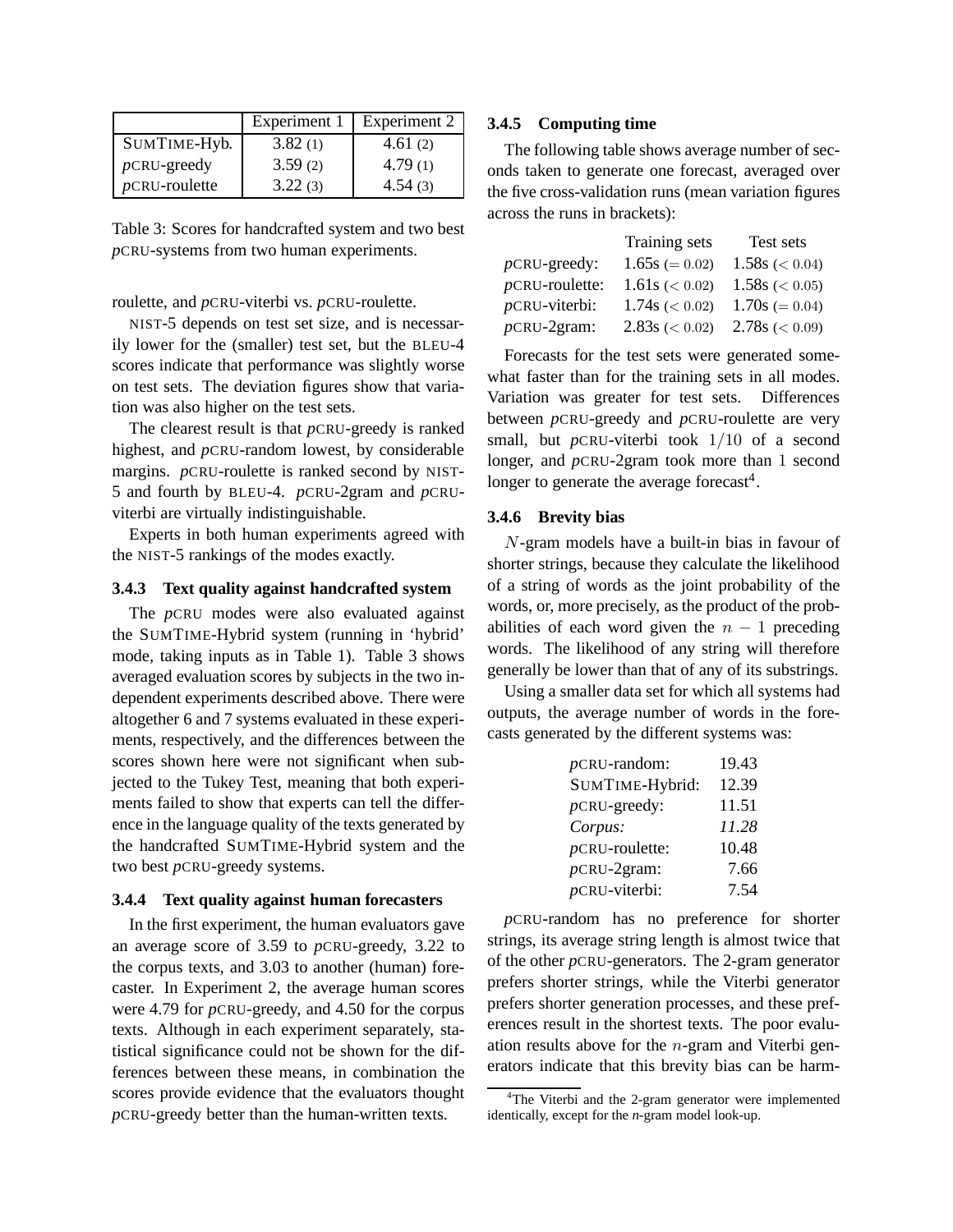ful in NLG. The remaining generators achieve good matches to the average forecast length in the corpus.

#### **3.4.7 Development time**

The most time-consuming part of NLG system development is not encoding the range of alternatives, but the decision-making capabilities that enable selection among them. In SUMTIME (Section 3), these were the result of corpus analysis and consultation with writers and readers of marine forecasts. In the *p*CRU wind forecast generators, the decision-making capabilities are acquired automatically, no expert knowledge or corpus annotation is used.

The SUMTIME team estimate<sup>5</sup> that very approximately 12 person months went directly into developing the SUMTIME microplanner and realiser (the components functionally analogous to the *p*CRUgenerators), and 24 on generic activities such as expert consultation, which also benefited the microplanner/realiser. The *p*CRU wind forecasters were built in less than a month, including familiarisation with the corpus, building the chunker and creating the generation rules themselves. However, the SUMTIME system also generates wave forecasts and appropriate layout and canned text. A generous estimate is that it would take another two person months to equip the *p*CRU forecaster with these capabilities.

This is not to say that the two research efforts resulted in exactly the same thing. It is clear that forecast readers prefer the SUMTIME system, but the point is that it did come with a substantial price tag attached. The *p*CRU approach allows control over the trade-off between cost and quality.

## **4 Discussion**

The main contributions of the research described in this paper are: (i) a generation methodology that improves substantially on development time and reusability compared to traditional hand-crafted systems; (ii) techniques for training linguistically informed decision-making components for probabilistic NLG from raw corpora; and (iii) results that show that probabilistic NLG can produce high-quality text. Results also show that (i) a preference for shorter realisations can be harmful in NLG; and that (ii) linguistically literate, probabilistic NLG can outperform HALOGEN-style shallow statistical methods, in terms of quality and efficiency.

An interesting question concerns the contribution of the manually built component (the base generator) to the quality of the outputs. The random mode serves as an absolute baseline in this respect: it indicates how well a particular base generator performs on its own. However, different base generators have different effects on the generation modes. The base generator that was used in previous experiments (Belz, 2005) encoded a less structured generation space and the set of concepts it used were less fine-grained (e.g. it did not distinguish between an increase and a decrease in wind speed, considering both simply a change), and therefore it lacked some information necessary for deriving conditional probabilities for lexical choice (e.g. *freshening* vs. *easing*). As predicted (Belz, 2005, p. 21), improvements to the base generator made little difference to the results for *p*CRU-2gram (up from BLEU 0.45 to 0.5), but greatly improved the performance of the greedy mode (up from 0.43 to 0.64).

A basic question for statistical NLG is whether surface string likelihoods are enough to resolve remaining non-determinism in generators, or whether likelihoods at the more abstract level of generation rules are needed. The former always prefers the most frequent variant regardless of context, whereas in the latter probabilities can attach to linguistic objects and be conditioned on contextual features (e.g. one useful feature in the forecast text generators encoded whether a rule was being applied at the beginning of a text). The results reported in this paper provide evidence that probabilistic generation can be more powerful than *n*-gram based post-selection.

#### **5 Conclusions**

The *p*CRU approach to generation makes it possible to combine the potential accuracy and subtlety of symbolic generation rules with detailed linguistic features on the one hand, and the robustness and handle on nondeterminism provided by probabilities associated with these rules, on the other. The evaluation results for the *p*CRU generators show that outputs of high quality can be produced with this approach, that it can speed up development and improve reusability of systems, and that in some modes

<sup>&</sup>lt;sup>5</sup>Personal communication with E. Reiter and S. Sripada.